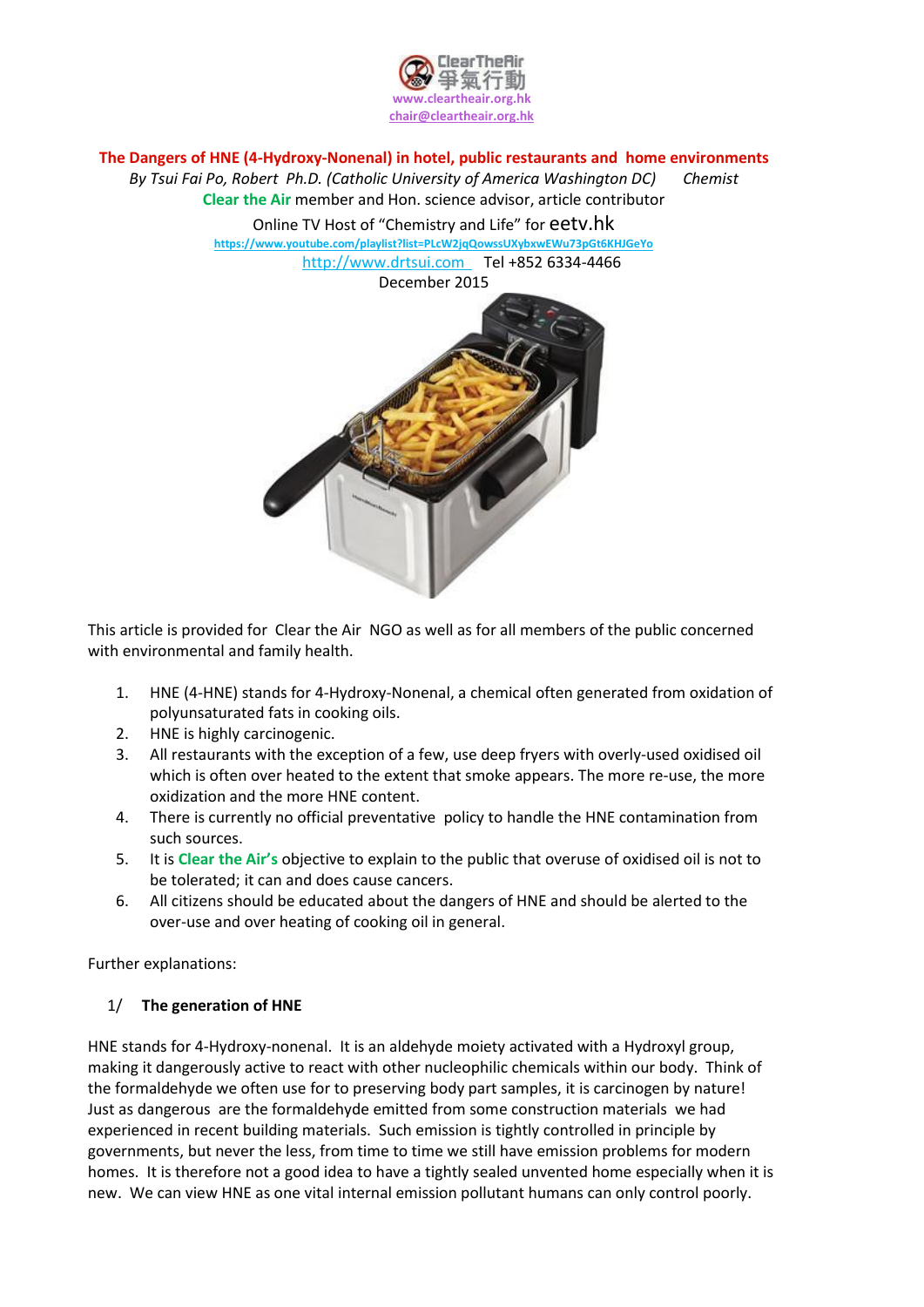

Readers are referred to the following links for further understanding of this dangerous chemical. Just how dangerous HNE is to our health? The following citations will surely entice your imagination and curiosity:

> *<https://en.wikipedia.org/wiki/4-Hydroxynonenal> [Neurobiology](http://www.sciencedirect.com/science/journal/01974580) of Aging [Volume](http://www.sciencedirect.com/science/journal/01974580/18/5) 18, Issue 5, September–October 1997, Pages 457–461 Elevated 4-Hydroxynonenal in Ventricular Fluid in Alzheimer's Disease M.A. LovellA, <sup>D</sup> , W.D. EhmannA, <sup>D</sup> , M.P. MattsonC, <sup>D</sup> , W.R. MarkesberyB, D,*

# http://www.sciencedirect.com/science/journal/22132317 *Redox [Biology](http://www.sciencedirect.com/science/journal/22132317) [Volume](http://www.sciencedirect.com/science/journal/22132317/4/supp/C) 4, April 2015, Pages 193–199 Role of lipid peroxidation derived 4-hydroxynonenal (4-HNE) in cancer: Focusing on mitochondria chemical mechanism for generation of HNE is the following:*

We hope these topics will demonstrate the idea that HNE is involved in more than just one disease: it is dangerously powerful in ending our comfortable life both in style and health. One wonders why our governments are not actively controlling the presence of HNE in food and its sources.

Herewith a quote from the review article by Huiqin Zhong and Huiyong Yin, a recent one:

*"Oxidative stress-induced lipid peroxidation has been associated with human physiology and diseases including cancer. Overwhelming data suggest that reactive lipid mediators generated from this process, such as 4-hydroxynonenal (4-HNE), are biomarkers for oxidative stress and important players for mediating a number of signaling pathways. The biological effects of 4-HNE are primarily due to covalent modification of important biomolecules including proteins, DNA, and phospholipids containing amino group. In this review, we summarize recent progress on the role of 4-HNE in pathogenesis of cancer and focus on the involvement of mitochondria: generation of 4- HNE from oxidation of mitochondria-specific phospholipid cardiolipin; covalent modification of mitochondrial proteins, lipids, and DNA; potential therapeutic strategies for targeting mitochondrial ROS generation, lipid peroxidation, and 4-HNE".*

*http://www.sciencedirect.com/science/article/pii/S2213231714001359*

**It should be noted that lipid oxidation is a general phenomenon that will occur within our cellular metabolism and in the frying pans and deep fryers**. HNE is just one of the mutagens generated from lipid oxidation. These chemicals can lead to batteries of diseases. Scientists from around the world have concluded that oxidised oil is carcinogenic. Monitoring this HNE molecule is very easy for the government because it is an aldehyde - a molecule with an easily identifiable functional group.

The mechanism for the generation of HNE by peroxidation of lipids can be schematically represented as follows; (for non-chemists, it is not important to study this in detail, suffice to say, upon oxidation, HNE will be generated from polyunsaturated fats either through prolonged improper storage, or just air oxidation through frying and heating in our kitchens, and of course, oxidation will also happen within our own bodies.)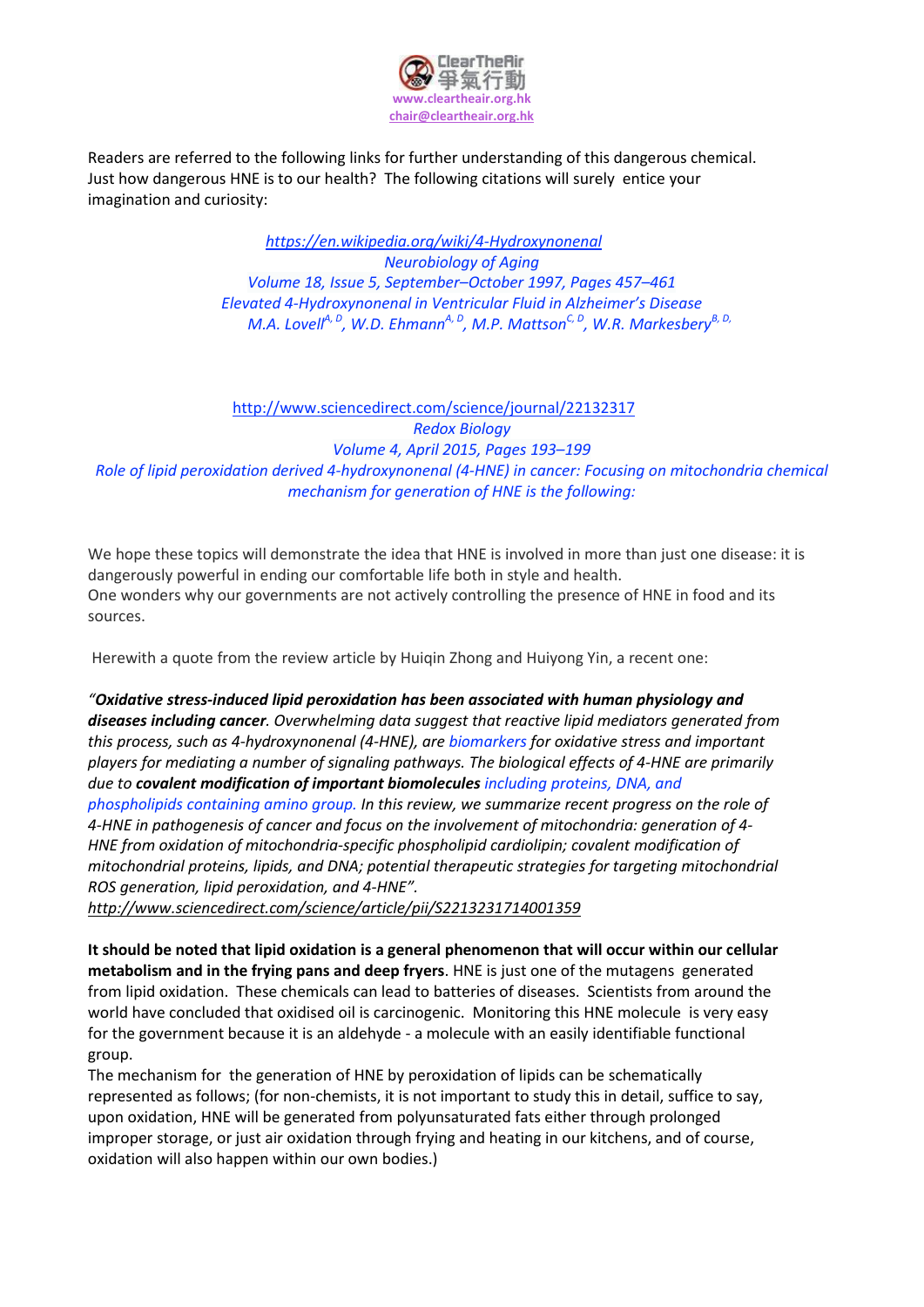

For the sake of completeness, I have cropped a schematic mechanism for the generation of HNE for your enlightenment ; there are many routes HNE can be generated: Full credit should be given to the authors. **It is sufficient to know, upon oxidation, HNE will be**

**generated and it is a marker for danger.**



## 2/ **Just how dangerous is HNE?**

It is unnecessary for us to demonstrate any further research on HNE, there are already volumes of well researched papers published.

e.g. The August 2003 issue of the journal [Molecular](https://en.wikipedia/) Aspects of Medicine was entirely dedicated to 4-hydroxy-trans-2-nonenal which we abbreviated as HNE here in this article. During the last five to six years, we have seen thousands of articles related to HNE and per -oxidation lipids.

*Oxidative Medicine and Cellular Longevity Volume 2014 (2014), Article ID 360438, 31 pages <http://dx.doi.org/10.1155/2014/360438> Review Article Lipid Peroxidation: Production, Metabolism, and Signaling Mechanisms of Malondialdehyde and 4-Hydroxy-2-Nonenal [Antonio](http://www.hindawi.com/73827153/) Ayala, Mario F. [Muñoz,](http://www.hindawi.com/63287372/) and Sandro [Argüelles](http://www.hindawi.com/30128409/)* 

*[https://books.google.com.hk/books?id=95hSB3iN0koC&pg=PA33&dq=HNE+cancer&hl=en&sa=X&ved=0ah](https://books.google.com.hk/books?id=95hSB3iN0koC&pg=PA33&dq=HNE+cancer&hl=en&sa=X&ved=0ahUKEwic4qbcjeXJAhUjiKYKHTS1BxcQ6AEILzAC#v=onepage&q=HNE%20cancer&f=false) [UKEwic4qbcjeXJAhUjiKYKHTS1BxcQ6AEILzAC#v=onepage&q=HNE%20cancer&f=false](https://books.google.com.hk/books?id=95hSB3iN0koC&pg=PA33&dq=HNE+cancer&hl=en&sa=X&ved=0ahUKEwic4qbcjeXJAhUjiKYKHTS1BxcQ6AEILzAC#v=onepage&q=HNE%20cancer&f=false)*

*BioFactors 24(2005)33-40 IOS Press*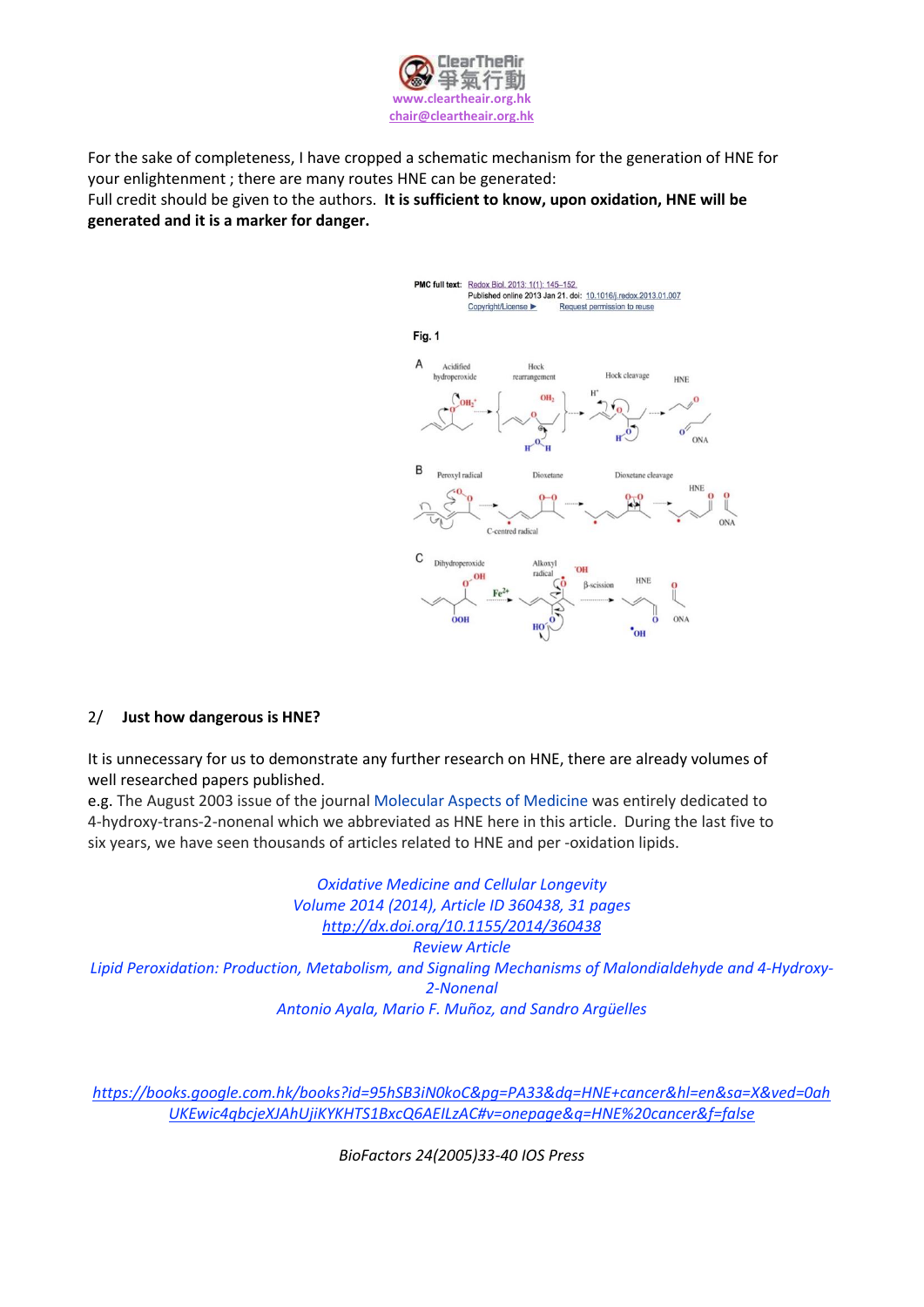

Kamelija Zarkovic<sup>a,\*</sup>, Gordana Juric<sup>a</sup>, Georg Waeg<sup>b</sup>, Danijela Kolenc<sup>a</sup> and Neven Zarkovic<sup>c</sup> <sup>a</sup> Department of Neuropathology, Medical Faculty, KBC Zagreb, Croatia <sup>b</sup>Karl-Franzens University, Graz, Austria <sup>c</sup>Rudjer Boskovic Institute, Zagreb, Croatia

Abstract. Gliomas are tumors originating from astrocytes, oligodendrocytes or ependimal cells. Those of astrocytic origin are the most widespread of primary brain tumors and account for more then 60% of all CNS neoplasms.

The current state of knowledge on the associations between tumor etiology and oxidative stress suggests that environmental factors that cause oxidative stress could also induce and promote cancer, especially in case of hereditary predisposition. Among mediators of oxidative stress, lipid peroxidation product 4-hydroxynonenal (HNE) is of particular relevance in oncology, as it is known to act as a growth-regulating factor and a signaling molecule.

The aim of present study was to investigate by immunohistochemistry the presence of HNE-modified proteins in different types of astrocytoma. Our study comprised 45 astrocytic tumors. These tumors were graded in accordance with the WHO classification as diffuse astrocytomas (DA), anaplastic astrocytomas (AA) and glioblastomas (GB), while each group comprised 15 tumors. Slides of paraffin-embedded tumor tissue were stained with hematoxylin-eosin or were prepared for immunohistochemistry with monoclonal antibodies to HNE-histidine conjugate. Positive immunohistochemical reaction to HNE was analyzed semiquantitatively.

HNE positivity was proportional with malignancy of astrocytomas. The weakest presence of HNE-histidine adducts was found in DA, followed by AA and GB. Lowest intensity of HNE immunopositivity was present in tumor cells of almost all DA, predominantly around blood vessels. In malignant variants of astrocytoma, AA and GB, HNE positivity was moderate to strong, and diffusely distributed in all tumors.

Make no mistake, HNE can easily be generated from **Corn, Canola, Soybean and Sunflower oil and any oil with polyunsaturated fats**! These include our favourite Omega 6 and Omega -3 polyunsaturated fats. That is the reason behind **Clear the Air** efforts to advise users not to overheat fats at all. (see advisory smoke point table on the last page)

3/ There can be no doubt today HNE is the most dangerous chemical known to us on a day to day basis because more and more of us are willing to eat in restaurants and fast food places **where products are deep fried**. It is impossible for humans to have genetically altered our genes to such an extent that we are immune to a highly reactive chemical such as HNE.

#### *<http://cdn.intechopen.com/pdfs-wm/28094.pdf>*

"4- hydroxynonenal (HNE) is the most abundant aldehyde produced (Dianzani et al., 1999). Over the years, HNE has achieved a status as one of the best recoanized and most studied of the cytotoxic products of lipid peroxidation (Poli et al., 2008). In addition to studies on its bioactivity, HNE is commonly used as a biomarker for the occurrence and/or the extent of oxidative stress. It appears to be produced specifically by peroxidation of  $\omega$ -6 PUFAs, such as linoleic acid, arachidonic acid (AA) and -linolenic acid (Esterbauer et al., 1982). HNE has three main functional groups: the aldehyde group, the C=C double bond and the hydroxyl group, which can participate, alone or in sequence, in chemical reactions with other molecules (Esterbauer et al., 1991). HNE is a highly electrophilic molecule, which predisposes it to localize in the cell membranes. It can easily react with low molecular weight compounds, such as glutathione, with proteins, with lipids and, at higher concentration, with DNA (Esterbauer et al., 1991; Uchida, 2003). The double bond, the carbonyl group and the hydroxyl group, all contribute to making HNE highly reactive with nucleophiles with the primary reactivity of the molecule lying at the unsaturated bond of the C-3 atom. HNE has been shown to form Michael adducts via the C-3 atom with the sulfhydryl group of Cys residues, the imidazole group of His residues, and the  $\varepsilon$ -amino group of Lys residues on a large number of proteins (Esterbauer et al., 1991). Recently, it has been proposed that HNE can also modify Ara residues of proteins (Isom et al., 2004). In addition to Michael adduct formation, Lys residues also form Schiff bases and pentylpyrrole adducts with HNE via the C-1 aldehyde group (Sayre et al., 1993; Petersen & Doorn, 2004; Schaur, 2003)"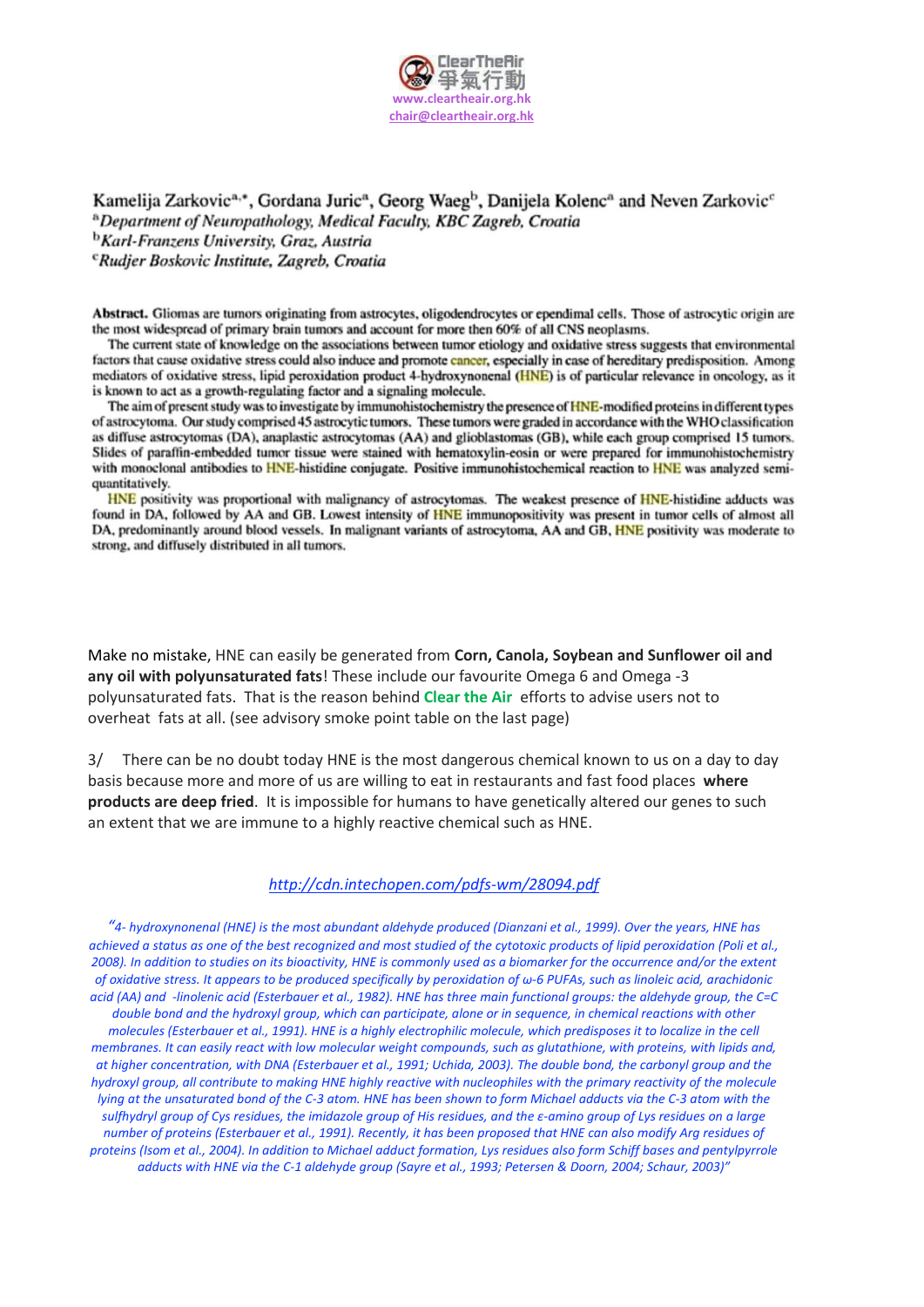

4/ It is easy to list all the problems with fried food, especially from restaurants and fast food places. Even with all the known problems, including the possibility of cancer, for all practical purposes, french fries will continue to be served, from Hong Kong to Alaska.

With this pessimistic view on lifestyle, it is reasonable to attribute a heavy percentage of cancer caused by consumption of toxic oiled food ( HNE). That means, in order to alert society to the dangers of HNE and the like, our government has a inalienable duty of care to the welfare of the general public. Consumption of HNE is no less dangerous than smoking cigarettes. Unfortunately there is no effective Governmental control in place in many places, including Hong Kong.

5/ We do not need an elaborate lobbying effort in order for the HK Government to take active steps for preventive measures on the HNE issue. Health Inspectors should be given test strips to directly monitor deep fryers' and used oil dangers. This is an issue with the world governments', WHO, who should issue proper guidelines. Hong Kong Government for once, should lead and facilitate new laws in this regard. There should be guidelines or warning labels placed on polyunsaturated cooking oil bottles, just like the cigarettes packages. The HNE problem is no longer at a research stage, it is a reality of cancer and many pathogenic diseases.

## **Government action needed:**

- Public Education re: HNE in oxidised cooking oil the more oxidization, the more HNE present
- Recommendations of maximum temperature and maximum allowed re-use of cooking oil in deep fryers
- Monitoring of hotel /restaurant / food factory / canteen commercial premises by FEHD for compliance and HNE testing
- Mandatory color coded bottles / containers based on cooking oil smoke points

Further evidence of the Environmental and Behavioural causative factors for most common cancers can be found at : **<http://tinyurl.com/h5vva7x>** and **http://news.cleartheair.org.hk/?p=8927**

**http://sb.cc.stonybrook.edu/news/general/2015-12-16-study-reveals-environment-behavior-contribute-to-some-80-percent-of-cancer.php**

Read and learn: http://tinyurl.com/z23wlur Deep frying

http://thehealthsciencesacademy.org/health-tips/oils-for-cooking/

### http://www.medicinebynature.com/which-oils-are-best-to-use-when-frying-sauteing-or-eating-raw-atop-a-salad/

### WHICH OILS ARE BEST TO USE WHEN FRYING, SAUTÉING, OR EATING RAW ATOP A SALAD?

It's important to consider the oils' "smoke point." The smoke point is determined by the type of oil. Grape seed oil can be heated to 420 degrees Fahrenheit before it starts to smoke. Extra virgin olive oil starts to smoke at 320 degrees. While refined or, "light" olive oil can be heated to 420 degrees. **Once the oil is heated beyond its smoke point, it starts to chemically change; this is when the molecules break, forming free radicals and other harmful compounds**. Minimizing free radicals in our diet is important so that we reduce the amount of anti-oxidants needed from our bodies to combat the bad effects of oxidation caused by free radicals. What I mean by bad effects is aging process, endothelial vascular damage which includes our arteries and veins, etc. **Beyond smoke point, the other important piece to consider is a harmful compound called HNE**. This happens when a polyunsaturated fat such as soy or corn is heated beyond its smoke point. HNE ends up in the food that the oil is cooked in, consumed and taken up by the body and once again the body needs anti-oxidants to combat the oxidant effects as described earlier. Having said all that, here are a list of oils and their normal heating or smoke point. Again, it is beyond the heating or smoke point that molecular bonds break causing oxidation in the body. Also note that most frying happens at around 350 degrees F /177 degrees C.